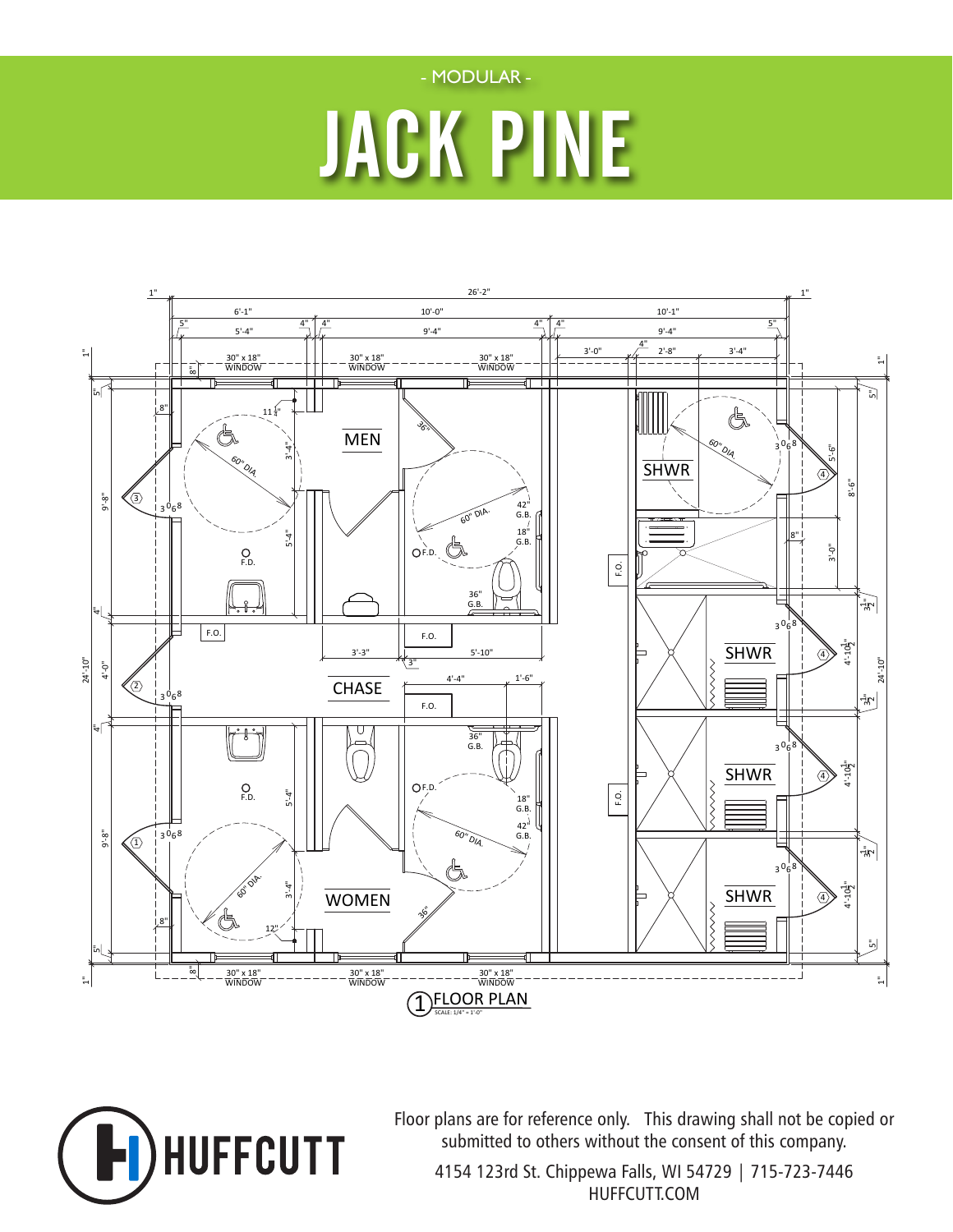





Floor plans are for reference only. This drawing shall not be copied or submitted to others without the consent of this company.

4154 123rd St. Chippewa Falls, WI 54729 | 715-723-7446 HUFFCUTT.COM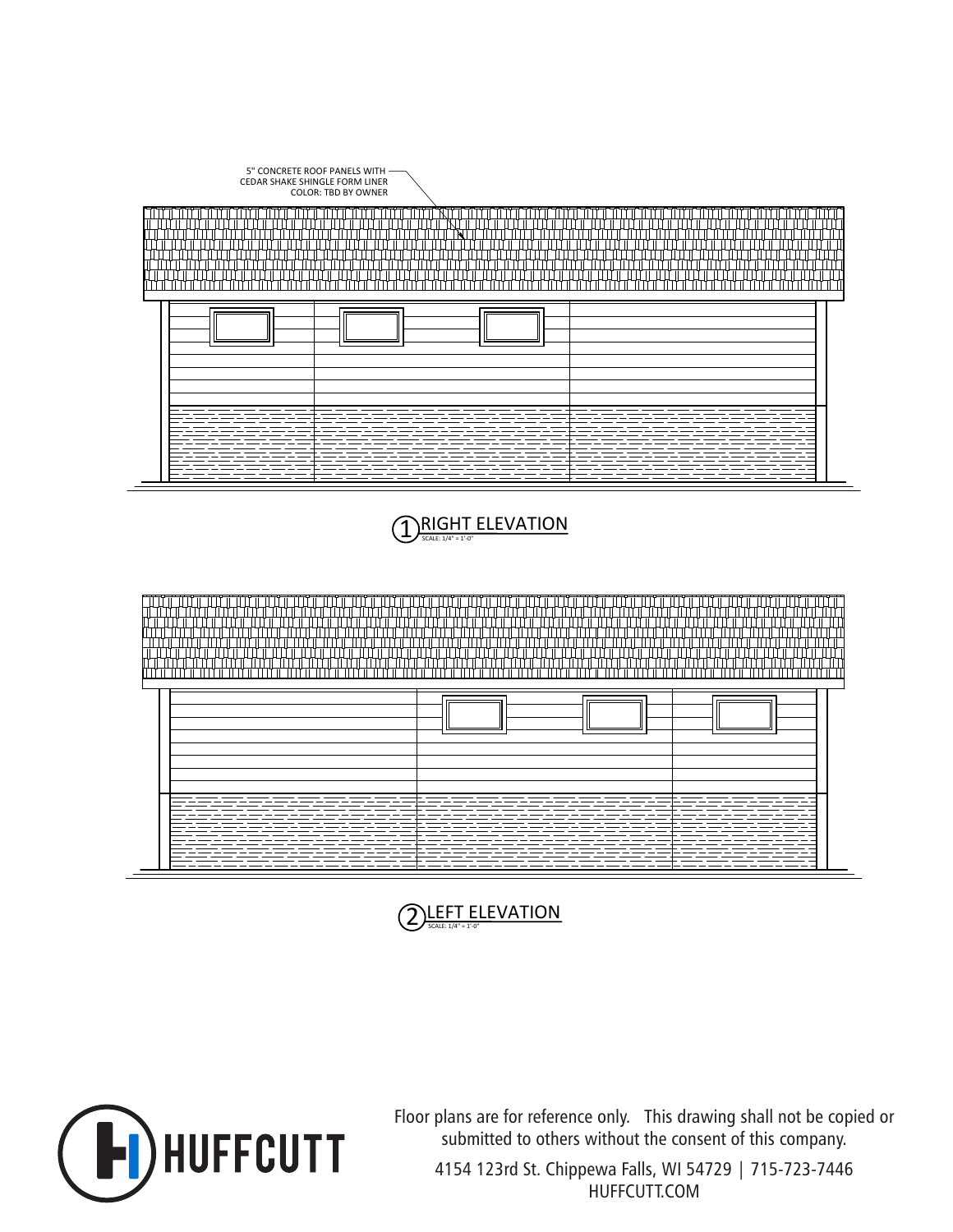

SCALE: 1/4" = 1'-0" **REAR ELEVATION** 



Floor plans are for reference only. This drawing shall not be copied or submitted to others without the consent of this company.

4154 123rd St. Chippewa Falls, WI 54729 | 715-723-7446 HUFFCUTT.COM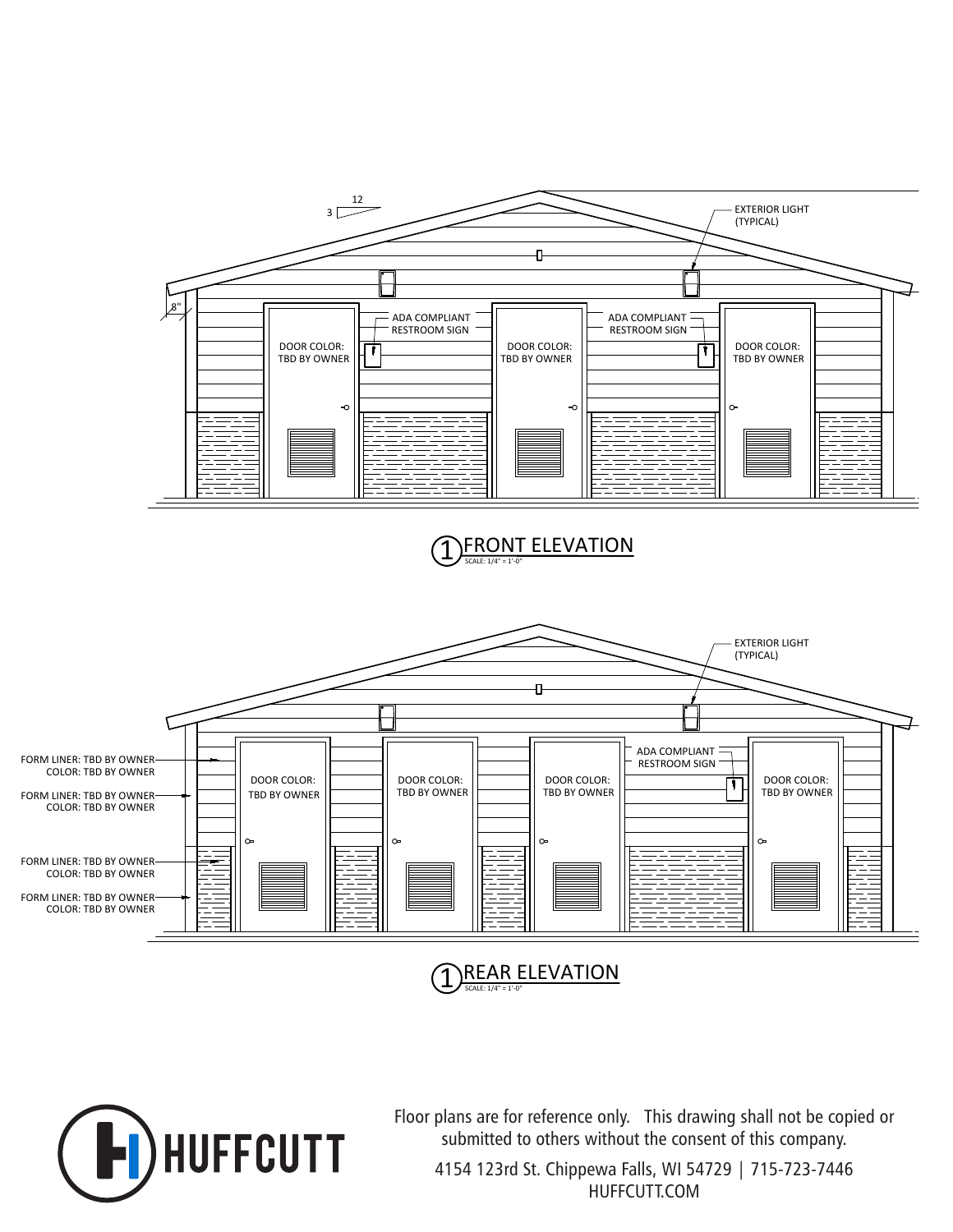#### - MODULAR -

# Specifications for Family Style Restrictions for Family Style Restrictions and S SPECIFICATIONS

#### **PART 1 – GENERAL**

- 1. SCOPE
	- 1.1. Construction and onsite placement of a prefabricated precast concrete family style restroom – shower building.
- 2. MANUFACTURER
	- 2.1. Manufacturer shall be Huffcutt Concrete or a pre-approved equal.
	- 2.2. Manufacturer shall be an NPCA Certified Plant or equal with verifiable references demonstrating quality, design and service upon request.
	- 2.3. Manufacturer will provide a written warranty providing 20 years structural, manufacturer's warranty on all hardware and components not produced at precast concrete manufacturer's plant, and 3 years against defects in paint, caulk, and grout.

### 3. DESIGN

3.1. Building will be manufactured using precast concrete including the roof. Building's structural and foundation design will be relevant to the region and properties associated with its final placement. Design will also meet ADA and building code requirements.

#### 4. SUBMITTALS

4.1. Manufacturer shall provide submittals and engineering if requested.

## **PART 2 – PRODUCTS**

- 1. MATERIALS
	- 1.1. Doors and Frames
		- 1.1.1. Doors shall be 18ga galvanized metal, louvered with 16ga frames. Doors and frames shall include one coat of rust inhibitive primer and two finish coats of enamel paint.
	- 1.2. Door Hardware
		- 1.2.1. Aluminum drip cap. Reese or equal.
		- 1.2.2. Door closure with hold open. Cal-Royal or equal.
		- 1.2.3. Stainless hinges with non-removable pin. Cal-Royal or equal.
		- 1.2.4. Grade 1 lockset. Function and keying to be verified with owner.
		- 1.2.5. Brush style sweep. Reese or equal.
		- 1.2.6. ADA compliant threshold. Reese or equal.
	- 1.3. Windows
		- 1.3.1. Vinyl frame, obscure glass, non-operable. Parco or equal.
	- 1.4. Plumbing
		- 1.4.1. Stools
			- 1.4.1.1. Kohler porcelain wall mounted, ADA compliant, elongated bowl.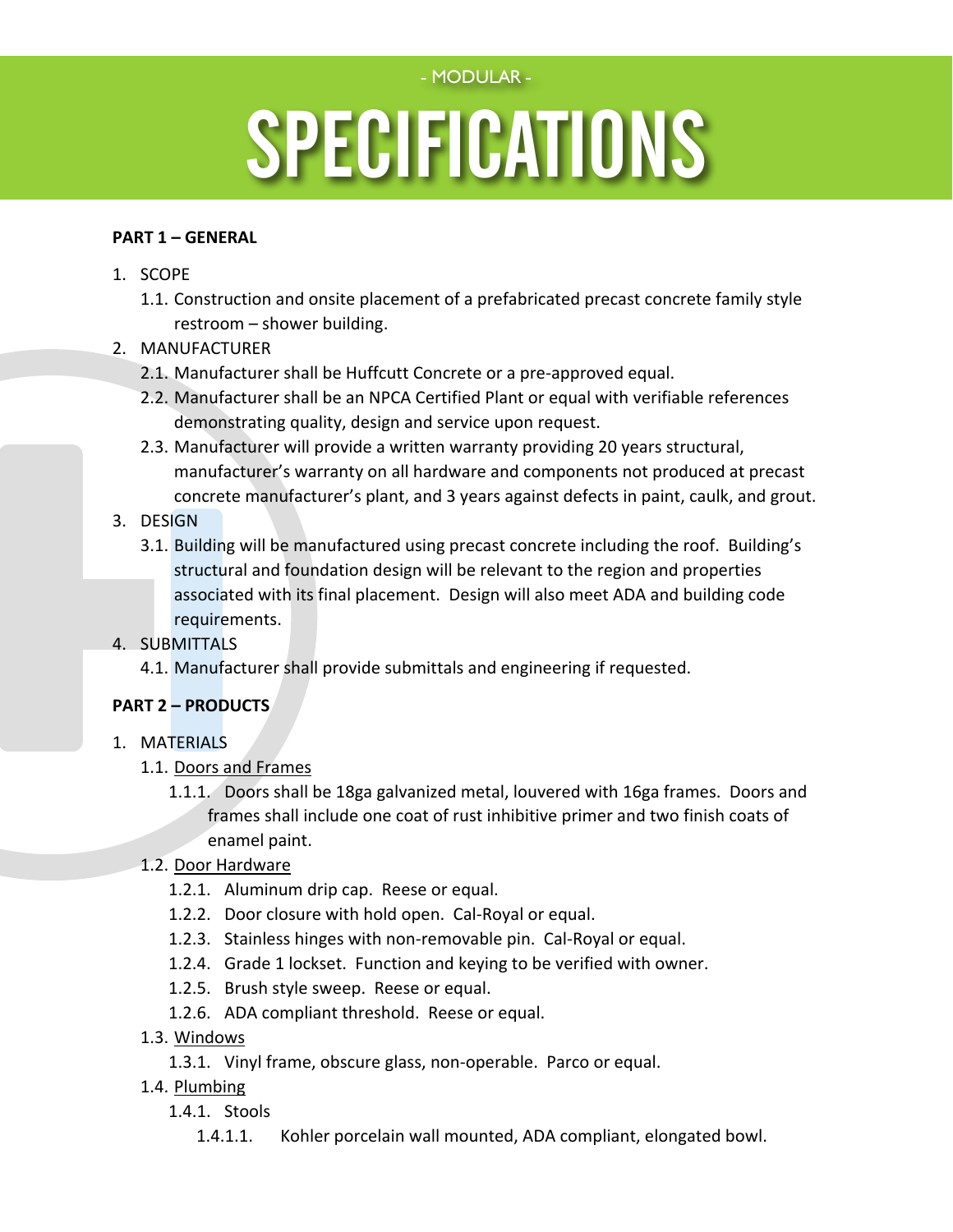- 1.4.1.2. Sloan flush valve, concealed, hydraulic actuator.<br>1.4.2. Urinal<br>1.4.2.1. Kohler porcelain wall mounted, ADA compliant.
	- 1.4.2. Urinal
		- 1.4.2.1. Kohler porcelain wall mounted, ADA compliant.
		- 1.4.2.2. Sloan flush valve, concealed, hydraulic actuator.
	- 1.4.3. Lavatories
		- 1.4.3.1. Kohler wall mounted sink, ADA compliant.
		- 1.4.3.2. Moen single handle ADA metering faucet.
	- 1.4.4. Water Heater
		- 1.4.4.1. Bradford white electric water heater. Size to be sufficient for number of showers and lavatories.
	- 1.4.5. Mixing Valve
		- 1.4.5.1. Honeywell thermostatic mixing valve, adjustable.
	- 1.4.6. Shower
		- 1.4.6.1. Acorn Penal-Ware Series, ADA compliant.
	- 1.4.7. Floor Drains
		- 1.4.7.1. Sioux Chief on grade adjustable floor drain.
	- 1.4.8. Sediment Filter
		- 1.4.8.1. Rusco sediment filter.
	- 1.5. Electrical
		- 1.5.1. Interior
			- 1.5.1.1. RAB Vandalproof Tuff Dome motion sensor.
			- 1.5.1.2. RAB VAN1 lights.
			- 1.5.1.3. GFI receptacles.
			- 1.5.1.4. Murdock super secure.
		- 1.5.2. Exterior
			- 1.5.2.1. RAB Tallpack lights.
		- 1.5.3. Chase
			- 1.5.3.1. 100amp loadcenter.
			- 1.5.3.2. (2) 2 bulb florescent lamps. (1 per modular section)
			- 1.5.3.3. Soler & Palau exhaust fan.
	- 1.6. Interior Hardware
		- 1.6.1. Stainless 3 roll toilet paper dispenser.
		- 1.6.2. ADA toilet stalls shall have (1) 18" stainless vertical grab bar, (1) 36" stainless horizontal grab bar, (1) 42" stainless horizontal grab bar.
		- 1.6.3. ADA showers shall have (1) 18" stainless vertical grab bar, (1) 30" stainless horizontal grab bar, (1) 42" stainless horizontal grab bar.
		- 1.6.4. Stainless frame 18" x 36" mirror.
		- 1.6.5. Bradley ADA compliant reversible phenolic shower seat.
		- 1.6.6. (2) coat hooks
	- 1.7. Sealers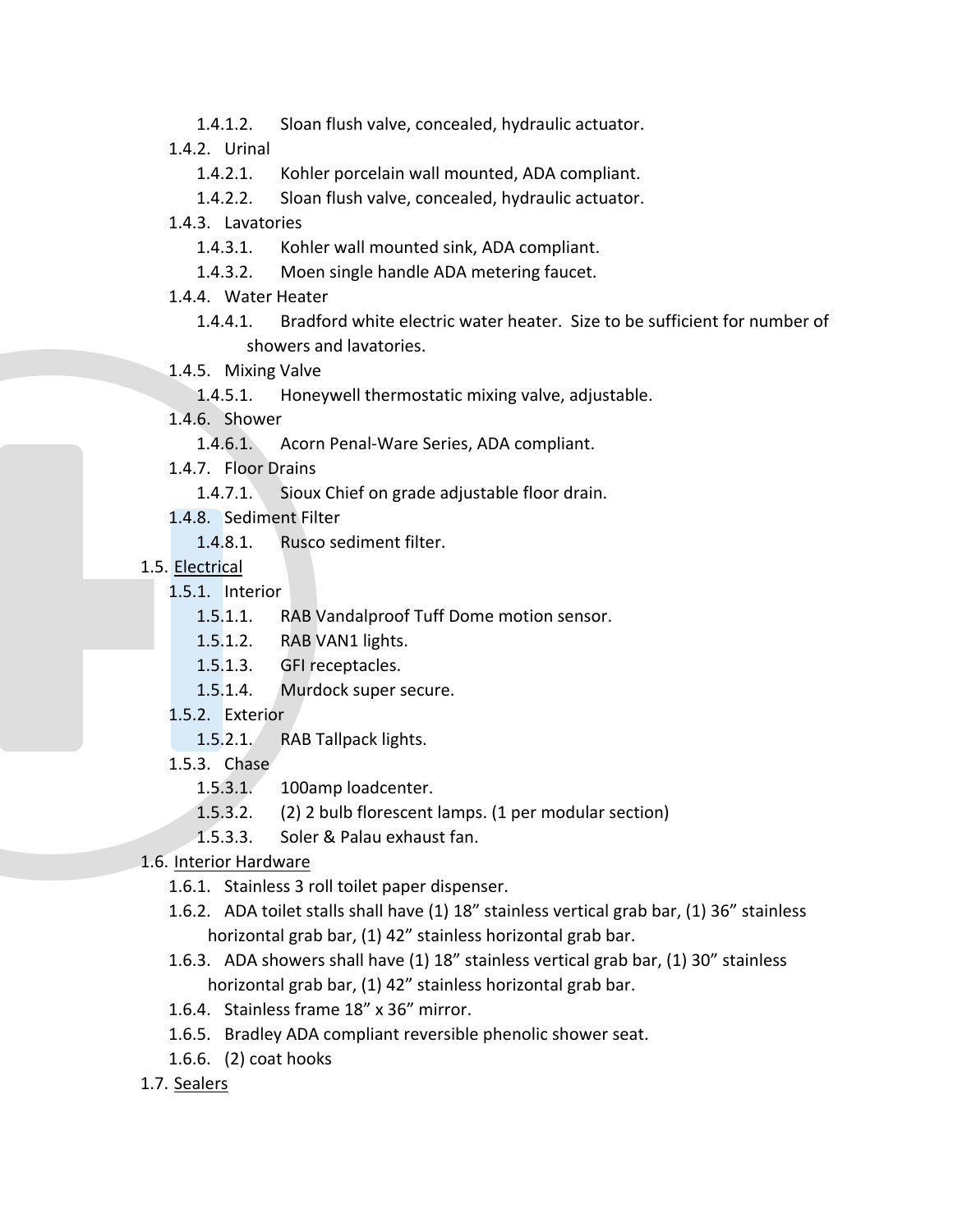- 1.7.1. Floor shall be sealed using a deep penetrating, high alkali resistant, low volatility product. TK-290 or equal.
- 1.8. Caulks and Grout
	- 1.8.1. All joints between precast panels shall be caulked using a durable, flexible polyurethane sealant. BASF Sonolastic NP-1 or equal.
	- 1.8.2. Weld plate panel connections shall be grouted flush with interior wall surface. Speed Crete Red Line or equal.

#### 2. FINISHES

- 2.1. Interior
	- 2.1.1. Smooth trowel finish.
- 2.2. Exterior
	- 2.2.1. Exterior wall appearance to be approved by owner using an architectural form liner.
	- 2.2.2. Roof shall be cedar shake architectural form liner.
- 2.3. Paint
	- 2.3.1. Interior
		- 2.3.1.1. Wall panels shall be primed with a premium quality water based acrylic bonding primer moisture and alkali resistant. Finish coat shall be a high performance acrylic enamel.
	- 2.3.2. Exterior
		- 2.3.2.1. Roof shall be covered with a quality 100% acrylic satin paint. Owner to determine color.
		- 2.3.2.2. Walls shall be covered with a quality concrete stain. Owner to determine color.
		- 2.3.2.3. Doors shall be covered using 2 coats of a high performance 100% acrylic satin enamel. Owner to determine color.

#### **Part 3 – Execution**

- 1. PRECAST CONCRETE FAMILY STYLE RESTROOM SHOWER BUILDING
	- 1.1. Building manufacturer shall construct, assemble, paint, install plumbing and electrical at their plant so that it may be transported to the jobsite in finished modules and placed using a crane.
	- 1.2. Building manufacturer shall provide mechanical rough in drawing showing where electrical, water supply line, waste line, and floor drains are to be located for hook up to building.
	- 1.3. Contractor will make final mechanical connections after the building is placed by manufacturer.
	- 1.4. Manufacturer will caulk interior and exterior seams between modules. Manufacturer will also perform any shipping and handling repairs during installation.
- 2. ONSITE